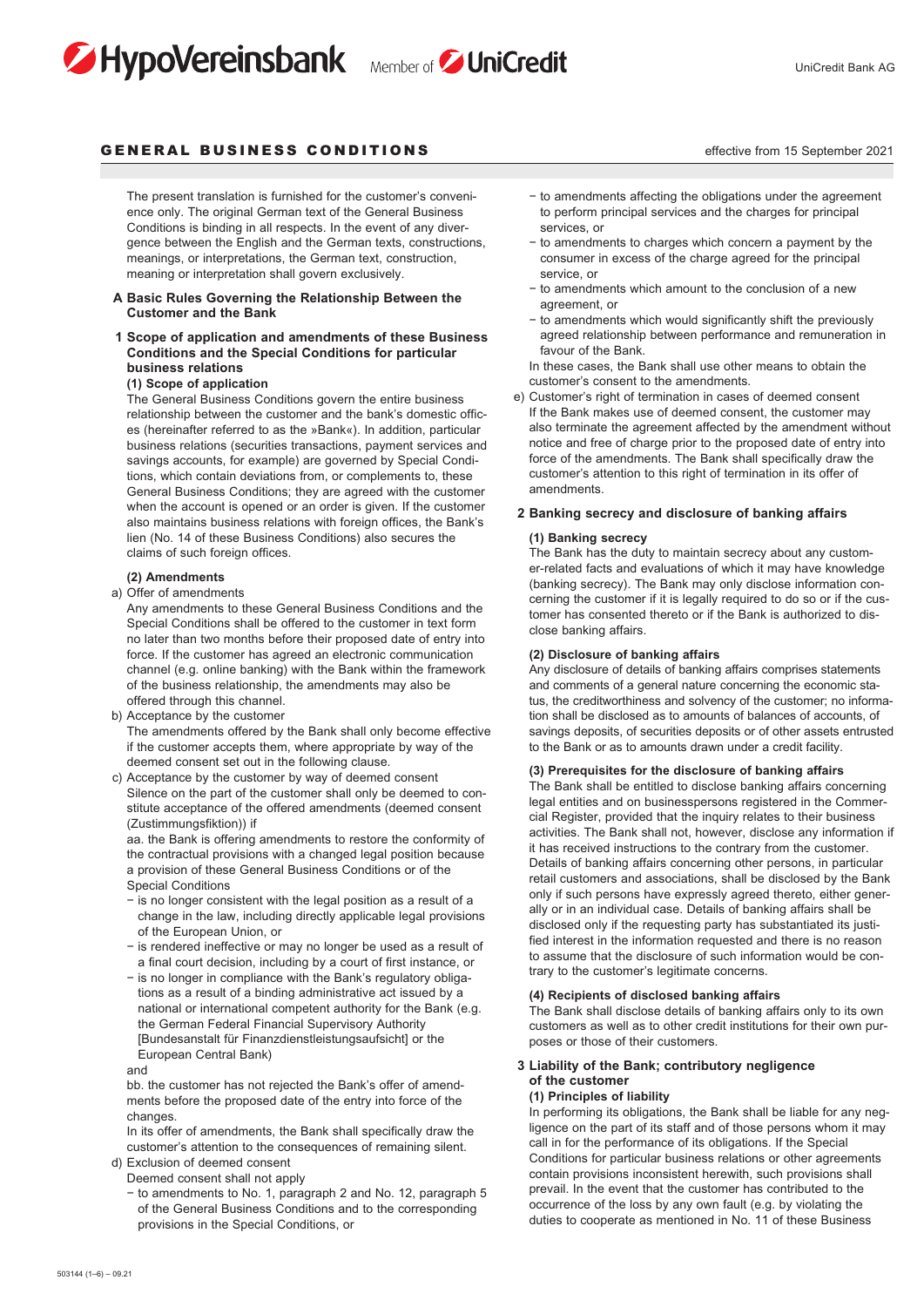Conditions), the principles of contributory negligence shall determine the extent to which the Bank and the customer shall have to bear the loss.

#### **(2) Orders passed on to third parties**

 If the contents of an order are such that the Bank typically entrusts a third party with its further execution, the Bank performs the order by passing it on to the third party in its own name (order passed on to a third party). This applies, for example, to obtaining information on banking affairs from other credit institutions or to the custody and administration of securities in other countries. In such cases, the liability of the Bank shall be limited to the careful selection and instruction of the third party.

### **(3) Disturbance of business**

 The Bank shall not be liable for any losses caused by force majeure, riot, war or natural events or due to other occurrences for which the Bank is not responsible (e.g. strike, lock-out, traffic holdups, administrative acts of domestic or foreign high authorities).

### **4 Set-off limitations on the part of the customer who is not a consumer**

 A non-consumer customer may only set off claims against those of the Bank if the customer's claims are undisputed or have been confirmed by a final court decision. This set-off limitation shall not apply to any claim for which offsetting is invoked by the client that has its legal basis in a loan or financial support pursuant to Sections 513 and 491-512 of the German Civil Code (BGB).

#### **5 Right of disposal upon the death of the customer**

 Upon the death of the customer, any person who approaches the Bank claiming to be the customer's legal successor shall be required to furnish suitable proof to the Bank of their entitlement under inheritance law. If an official or certified copy of the testamentary disposition (last will or contract of inheritance) together with the relevant record of probate proceedings is presented to the Bank, the Bank may consider any person designated therein as heir or executor as the entitled person, allow this person to dispose of any assets and, in particular, make payment or delivery to this person, thereby discharging its obligations. This shall not apply if the Bank is aware that the person designated therein is not entitled to dispose (e.g. following challenge or invalidity of the will) or if this has not come to the knowledge of the Bank due to its own negligence.

### **6 Applicable law and place of jurisdiction for customers who are businesspersons or public-law entities (1) Applicability of German law**

 German law shall apply to the business relationship between the customer and the Bank.

# **(2) Place of jurisdiction for domestic customers**

 If the customer is a businessperson and if the business relation in dispute is attributable to the conducting of such businessperson's trade, the Bank may sue such customer before the court having jurisdiction for the bank office keeping the account or before any other competent court; the same applies to legal entities under public law and separate funds under public law. The Bank itself may be sued by such customers only before the court having jurisdiction for the bank office keeping the account.

### **(3) Place of jurisdiction for foreign customers**

 The agreement upon the place of jurisdiction shall also apply to customers who conduct a comparable trade or business abroad and to foreign institutions which are comparable with domestic legal entities under public law or a domestic separate fund under public law.

### **B Keeping of Accounts**

### **7 Periodic balance statements for current accounts (1) Issue of periodic balance statements**

 Unless otherwise agreed, the Bank shall issue a periodic balance statement for a current account at the end of each calendar quarter, thereby clearing the claims accrued by both parties during this period (including interest and charges imposed by the Bank). The Bank may charge interest on the balance arising therefrom in accordance with No. 12 of these Business Conditions or any other agreements entered into with the customer.

#### **(2) Time allowed for objections; approval by silence**

 Any objections a customer may have concerning the incorrectness or incompleteness of a periodic balance statement must be raised not later than six weeks after its receipt; if the objections are made in text form, it is sufficient to dispatch these within the period of six weeks. Failure to make objections in due time shall be considered as approval. When issuing the periodic balance statement, the Bank shall expressly draw the customer's attention to this consequence. The customer may demand a correction of the periodic balance statement even after expiry of this period, but must then prove that the account was either wrongly debited or mistakenly not credited.

### **8 Reverse entries and correction entries made by the Bank (1) Prior to issuing a periodic balance statement**

 Incorrect credit entries on current accounts (e.g. due to a wrong account number) may be reversed by the Bank through a debit entry prior to the issue of the next periodic balance statement to the extent that the Bank has a repayment claim against the customer (reverse entry); in this case, the customer may not object to the debit entry on the grounds that a disposal of an amount equivalent to the credit entry has already been made.

# **(2) After issuing a periodic balance statement**

 If the Bank ascertains an incorrect credit entry after a periodic balance statement has been issued and if the Bank has a repayment claim against the customer, it shall debit the account of the customer with the amount of its claim (correction entry). If the customer objects to the correction entry, the Bank shall re-credit the account with the amount in dispute and assert its repayment claim separately.

# **(3) Notification to the customer; calculation of interest**

 The Bank shall immediately notify the customer of any reverse entries and correction entries made. With respect to the calculation of interest, the Bank shall effect the entries retroactively as of the day on which the incorrect entry was made.

### **9 Collection orders**

### **(1) Conditional credit entries effected upon presentation of documents**

 If the Bank credits the countervalue of cheques and direct debits prior to their payment, this is done on condition of payment, even if these items are payable at the Bank itself. If the customer surrenders other items, instructing the Bank to collect an amount due from a debtor (e.g. interest coupons), and if the Bank effects a credit entry for such amount, this is done under the reserve that the Bank shall obtain the amount. This reserve shall also apply if the cheques, direct debits and other items are payable at the Bank itself. If cheques or direct debits are not paid or if the Bank does not obtain the amount under the collection order, the Bank shall cancel the conditional credit entry regardless of whether or not a periodic balance statement has been issued in the meantime.

# **(2) Payment of direct debits and of cheques**

# **made out by the customer**

Direct debits and cheques shall be deemed to have been paid,

<sup>&</sup>lt;sup>1</sup> Bank working days are all working days except Saturdays, 24 December **the convert of the third unless the debit entry is cancelled prior to the end of the third and 31 December.<br>and 31 December.**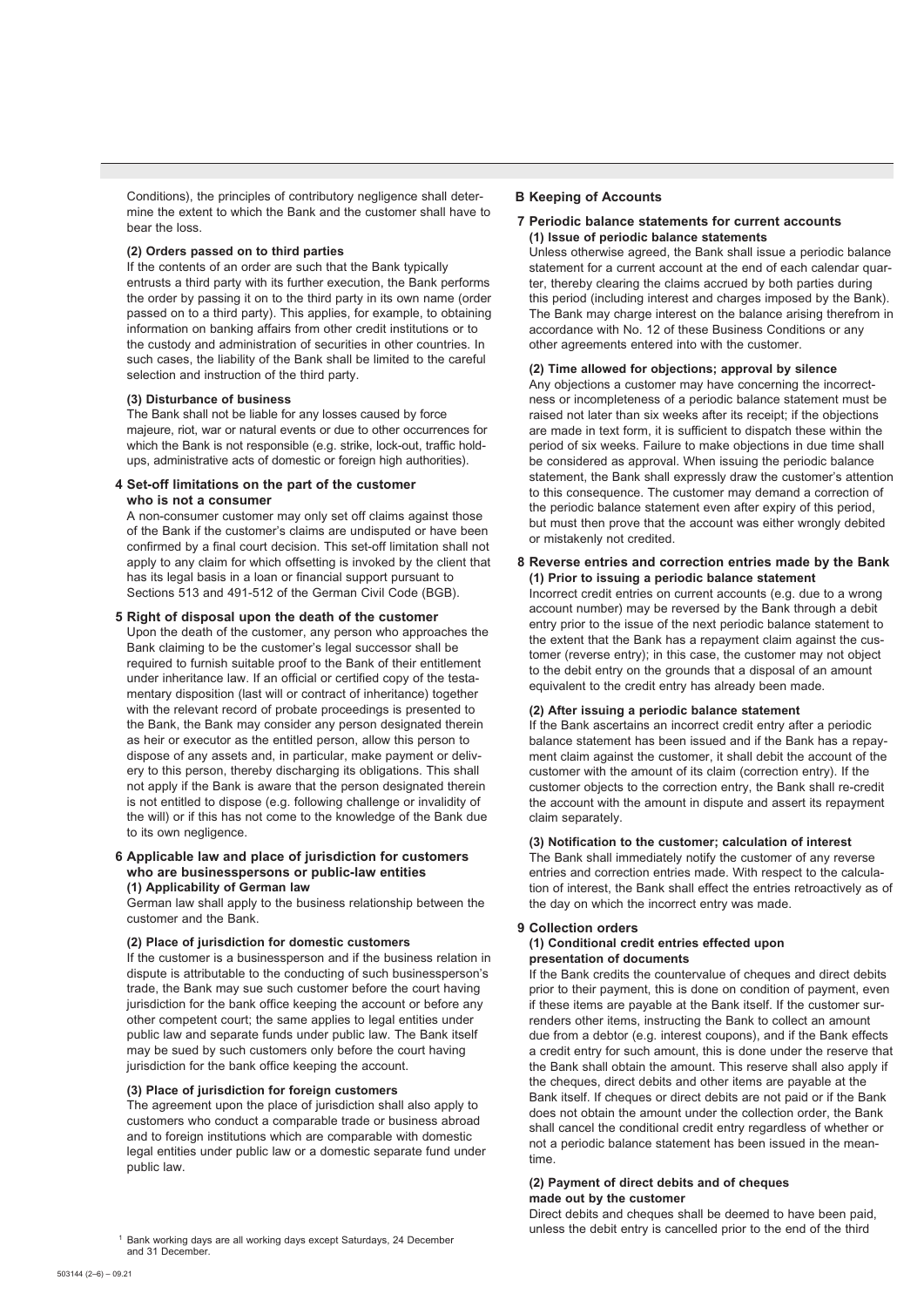bank working day – in the case of SEPA business-to-business (B2B) direct debits, prior to the end of the third bank working day – after it was made. Cheques payable in cash shall be deemed to have been paid once their amount has been paid to the presenting party. Cheques shall also be deemed to have been paid as soon as the Bank dispatches an advice of payment. Cheques presented through the clearing office of the Bundesbank shall be deemed to have been paid, unless they are returned by the time stipulated by the Bundesbank.

### **10 Foreign currency transactions and risks inherent in foreign currency accounts**

 **(1) Execution of orders relating to foreign currency accounts**  Foreign currency accounts of the customer serve to effect the cashless settlement of payments to and disposals by the customer in foreign currency. Disposals of credit balances on foreign currency accounts (e.g. by means of credit transfers to the debit of the foreign currency credit balance) are settled through or by banks in the home country of the currency, unless the Bank executes them entirely within its own organisation.

# **(2) Credit entries for foreign currency transactions with the Customer**

 If the Bank concludes a transaction with the customer (e.g. a forward exchange transaction) under which it owes the provision of an amount in a foreign currency, it shall discharge its foreign currency obligation by crediting the account of the customer in the respective currency, unless otherwise agreed.

# **(3) Temporary limitation of performance by the Bank**

 The Bank's duty to execute a disposal order to the debit of a foreign currency credit balance (paragraph 1) or to discharge a foreign currency obligation (paragraph 2) shall be suspended to the extent that and for as long as the Bank cannot or can only restrictedly dispose of the currency in which the foreign currency credit balance or the obligation is denominated, due to political measures or events in the country of the respective currency. To the extent that and for as long as such measures or events persist, the Bank is not obligated either to perform at some other place outside the country of the respective currency, in some other currency (including euros) or by providing cash. However, the Bank's duty to execute a disposal order to the debit of a foreign currency credit balance shall not be suspended if the Bank can execute it entirely within its own organisation. The right of the customer and of the Bank to set off mutual claims due in the same currency against each other shall not be affected by the above provisions.

### **(4) Exchange rate**

 The exchange rate for foreign currency transactions shall be determined on the basis of the »List of Prices and Services« (Preis- und Leistungsverzeichnis). Payment services shall be governed in addition by the payment services framework contract.

## **C Duties of the Customer to Cooperate**

# **11 Duties of the customer to cooperate**

# **(1) Notification of changes**

 A proper settlement of business requires that the customer notify the Bank without delay of any changes in the customer's name and address, as well as the termination of, or amendment to, any powers of representation towards the Bank conferred to any person (in particular, a power of attorney). This notification duty also exists where the powers of representation are recorded in a public register (e.g. the Commercial Register) and any termination thereof or any amendments thereto are entered in that register. Additional statutory notification requirements, resulting from the German Money Laundering Act (Geldwäschegesetz) in particular, may apply.

### **(2) Clarity of orders**

 Orders must unequivocally show their contents. Orders that are not worded clearly may lead to queries, which may result in delays. In particular, when giving orders, the customer must ensure that the information the customer provides, particularly the domestic account number and bank code number (»Bankleitzahl«) or IBAN and BIC and the currency, are complete and correct. Amendments, confirmations or repetitions of orders must be designated as such.

### **(3) Special reference to urgency in connection with the execution of an order**

 If the customer feels that an order requires particularly prompt execution, the customer shall notify the Bank of this fact separately. For orders issued on a printed form, this must be done separately from the form.

#### **(4) Examination of, and objections to, notification received from the Bank**

 The customer must immediately examine account statements, securities contract notes, statements of securities holdings and earnings, other statements, advices of execution of orders, as well as information on expected payments and consignments (advices), as to their correctness and completeness and immediately raise any objections relating thereto.

### **(5) Notice to the Bank in case of non-receipt of statements**

 The customer must notify the Bank immediately if periodic balance statements and statements of securities holdings are not received. The duty to notify the Bank also exists if other advices expected by the customer are not received (e.g. securities contract notes, account statements after execution of customer orders or regarding payments expected by the customer).

# **D Cost of Bank Services**

# **12 Interest, charges and expenses**

 **(1) Interest and charges in business with consumers** The amount of interest and charges for the customary services which the Bank provides to consumers, including the amount of any payments in addition to the remuneration agreed for the principal service, is set out in the »Price Display – Standard rates for retail banking« (Preisaushang – Regelsätze im standardisierten Privatkundengeschäft) and the »List of Prices and Services« (Preis- und Leistungsverzeichnis).

 If a customer makes use of a service included therein, and unless otherwise agreed between the Bank and the customer, the interest and charges stated in the then valid Price Display or List of Prices and Services are applicable.

 Any agreement that concerns a payment made by the consumer in addition to the remuneration agreed for the principal service must be expressly concluded by the Bank with the consumer, even if such payment is stated in the Price Display or the List of Prices and Services.

 Unless otherwise agreed, the charges for any services not included in the Price Display or the List of Prices and Services which are provided following the instructions of the customer and which can, in the given circumstances, only be expected to be provided against remuneration, shall be governed by the relevant statutory provisions.

### **(2) Interest and charges in business with customers who are not consumers**

 The amount of interest and charges for the customary banking services which the Bank provides to customers who are not consumers is set out in the »Price Display – Standard rates for retail banking« (Preisaushang – Regelsätze im standardisierten Privatkundengeschäft) and the »List of Prices and Services« (Preis- und Leistungsverzeichnis), provided that the Price Display and the List of Prices and Services include customary banking services to cus-<sup>2</sup> International Bank Account Number<br><sup>3</sup> Bank Identifier Code<br><sup>3</sup> Bank Identifier Code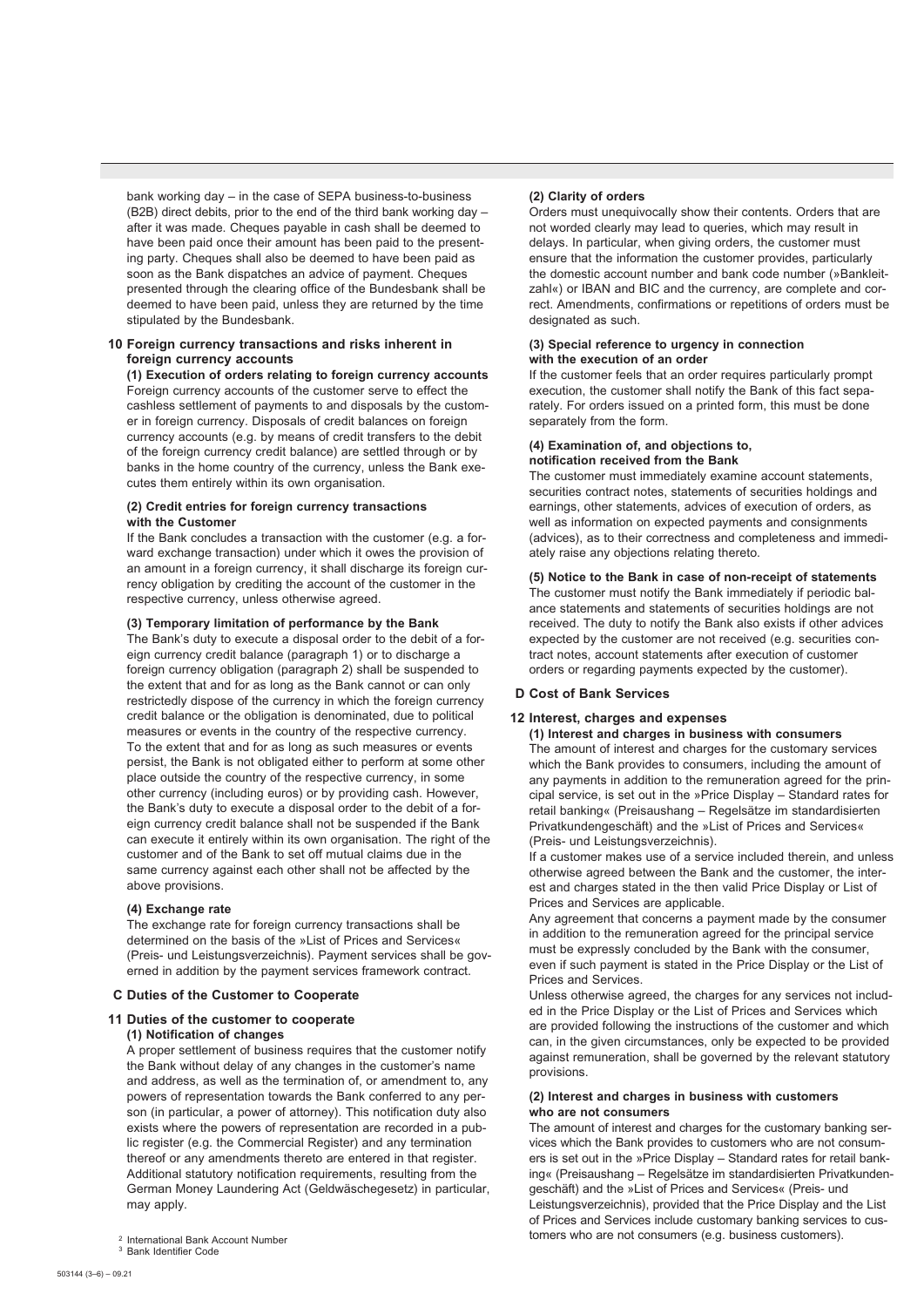If a customer who is not a consumer makes use of a service included therein, and unless otherwise agreed between the Bank and the customer, the interest and charges stated in the then valid Price Display or List of Prices and Services are applicable.

 Otherwise, in the absence of any other agreement or conflict with statutory provisions, the Bank shall determine the amount of interest and charges at its reasonable discretion (Section 315 of the German Civil Code (Bürgerliches Gesetzbuch – BGB).

### **(3) Non-chargeable service**

 The Bank shall not charge for any service which it is required to provide by law or pursuant to a contractual accessory obligation or which it performs in its own interest, unless such charge is legally permissible and levied in accordance with the relevant statutory provisions.

### **(4) Changes in interest rates; right of termination by the customer in the event of an increase**

 In the case of variable interest rate loans, the interest rate shall be adjusted in accordance with the terms of the respective loan agreement. The Bank shall notify the customer of any interest rate adjustments. If the interest rate is increased, the customer may, unless otherwise agreed, terminate the loan agreement affected thereby with immediate effect within six weeks from notification of the change. If the customer terminates the loan agreement, any such increased interest rate shall not be applied to the terminated loan agreement. The Bank shall allow a reasonable period of time for settlement.

# **(5) Changes in charges for services typically used on a permanent basis**

 Changes in charges for banking services which are typically used by customers within the framework of the business relationship on a permanent basis (e.g. account/securities account management) shall be offered to the customer in text form no later than two months before their proposed date of entry into force. If the customer has agreed an electronic communication channel (e.g. online banking) with the Bank within the framework of the business relationship, the changes may also be offered through this channel. The changes offered by the Bank shall only become effective if the customer accepts them. Any agreement on amending a charge that concerns a payment by the consumer in excess of the charge for the principal service can only be expressly concluded with the consumer by the Bank.

### **(6) Reimbursement of expenses**

 Any entitlement by the Bank to reimbursement of expenses shall be governed by the applicable statutory provisions.

# **(7) Special arrangements for consumer loan agreements and**

**payment services contracts with consumers for payments**  The interest and costs (charges, out-of-pocket expenses) for consumer loan agreements and payment services contracts with consumers for payments shall be determined by the relevant contractual arrangements and Special Conditions as well as the additional statutory provisions.

# **E Security for the Bank's Claims Against the Customer**

### **13 Providing or increasing security**

### **(1) Right of the Bank to request security**

 The Bank may demand that the customer provide the usual forms of security for any claims that may arise from the banking relationship, even if such claims are conditional (e.g. indemnity for amounts paid under a guarantee issued on behalf of the customer). If the customer has assumed a liability for another customer's obligations towards the Bank (e.g. as a surety), the Bank is, however, not entitled to demand that security be provided or increased for the debt resulting from such liability incurred before the maturity of the debt.

### **(2) Changes in the risk**

 If the Bank, upon the creation of claims against the customer, has initially dispensed wholly or partly with demanding that security be provided or increased, it may nonetheless make such a demand at a later time, provided, however, that circumstances occur or become known which justify a higher risk assessment of the claims against the customer. This may, in particular, be the case if

- the economic status of the customer has changed or threatens to change in a negative manner or
- the value of the existing security has deteriorated or threatens to deteriorate.

 The Bank has no right to demand security if it has been expressly agreed that the customer either does not have to provide any security or must only provide that security which has been specified. For consumer loan agreements, the Bank is entitled to demand that security be provided or increased only to the extent that such security is mentioned in the loan agreement. When, however, the net loan amount exceeds EUR 75,000, the Bank may demand that security be provided or increased even if a consumer loan agreement or a general consumer loan agreement within the meaning of Section 491 (2) of the German Civil Code which is concluded, in the former case, before 21 March 2016 and, in the latter case, from 21 March 2016 does not contain any or any exhaustive indications as to security.

### **(3) Setting a period of time for providing or increasing security**

 The Bank shall allow a reasonable period of time for providing or increasing security. If the Bank intends to make use of its right of termination without notice according to No. 19 (3) of these Business Conditions should the customer fail to comply with the obligation to provide or increase security within such period, it shall draw the customer's attention to this consequence before doing so.

# **14 Lien in favour of the Bank (1) Agreement on the lien**

 The customer and the Bank agree that the Bank acquires a lien on the securities and chattels which, within the scope of banking business, have come or may come into the possession of a domestic office of the Bank. The Bank also acquires a lien on any claims which the customer has or may in future have against the Bank arising from the banking relationship (e.g. credit balances).

### **(2) Secured claims**

 The lien serves to secure all existing, future and contingent claims arising from the banking relationship which the Bank with all its domestic and foreign offices is entitled to against the customer. If the customer has assumed liability for another customer's obligations towards the Bank (e.g. as a surety), the lien shall not secure the debt resulting from the liability incurred before the maturity of the debt.

### **(3) Exemptions from the lien**

 If funds or other assets come into the power of disposal of the Bank under the reserve that they may only be used for a specified purpose (e.g. deposit of cash for payment of a bill of exchange), the Bank's lien does not extend to these assets. The same applies to shares issued by the Bank itself (own shares) and to securities which the Bank keeps in custody abroad for the customer's account. Moreover, the lien extends neither to the profit-participation rights/profit-participation certificates (Genußrechte/Genußscheine) issued by the Bank itself nor to the Bank's securitised and non-securitised subordinated liabilities.

## **(4) Interest and dividend coupons**

 If securities are subject to the Bank's lien, the customer is not entitled to demand the delivery of the interest and dividend coupons pertaining to such securities.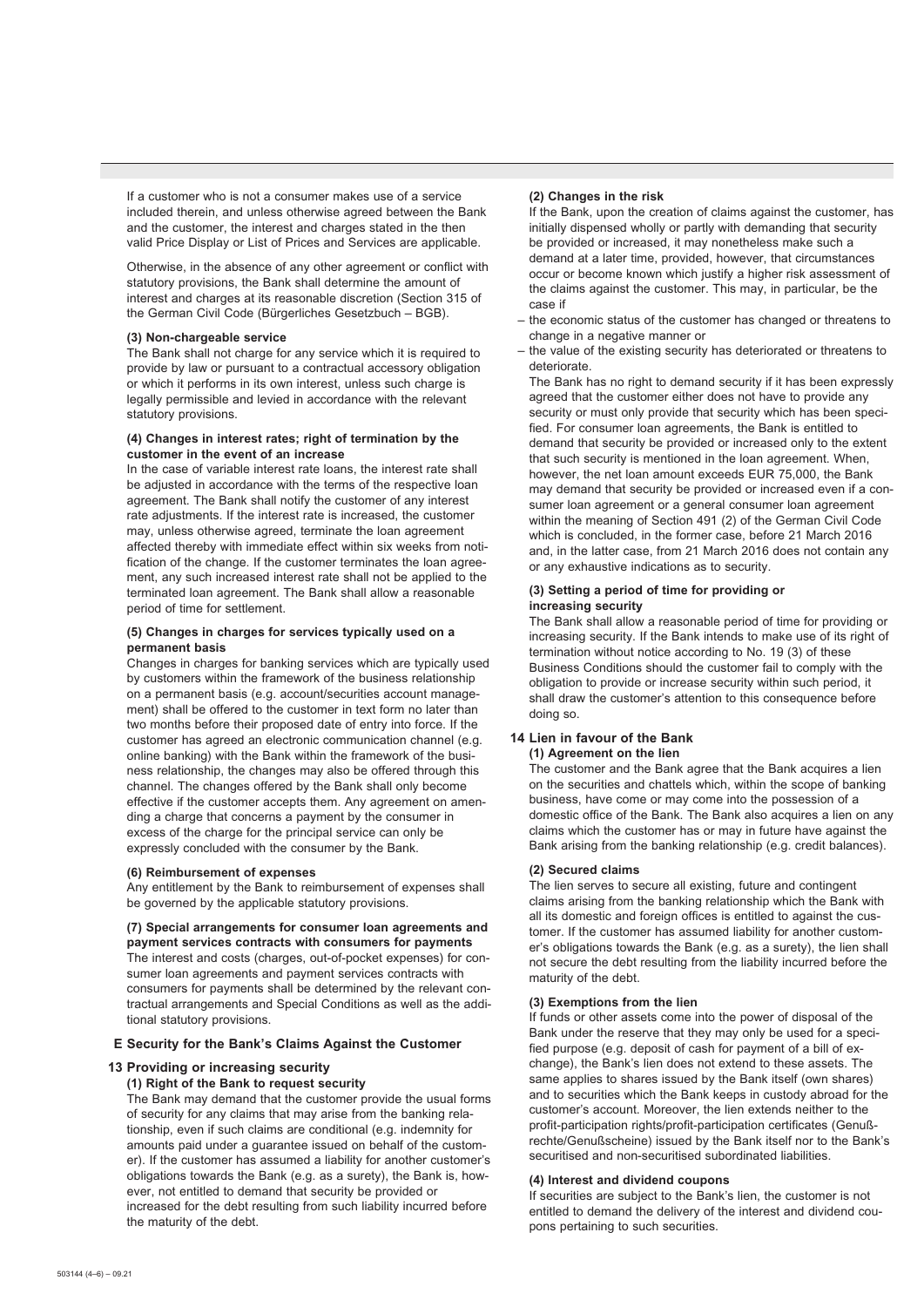# **15 Security interests in the case of items for collection and discounted bills of exchange**

 **(1) Transfer of ownership by way of security**

 The Bank acquires ownership by way of security of any cheques and bills of exchange deposited for collection at the time such items are deposited. The Bank acquires absolute ownership of discounted bills of exchange at the time of the purchase of such items; if it re-debits discounted bills of exchange to the account, it retains the ownership by way of security in such bills of exchange.

### **(2) Assignment by way of security**

 The claims underlying the cheques and bills of exchange shall pass to the Bank simultaneously with the acquisition of ownership in the cheques and bills of exchange; the claims also pass to the Bank if other items are deposited for collection (e.g. direct debits, documents of commercial trading).

### **(3) Special-purpose items for collection**

 If items for collection are deposited with the Bank under the reserve that their countervalue may only be used for a specified purpose, the transfer or assignment of ownership by way of security does not extend to these items.

### **(4) Secured claims of the Bank**

 The ownership transferred or assigned by way of security serves to secure any claims which the Bank may be entitled to against the customer arising from the customer's current account when items are deposited for collection or arising as a consequence of the re-debiting of unpaid items for collection or discounted bills of exchange. Upon request of the customer, the Bank retransfers to the customer the ownership by way of security of such items and of the claims that have passed to it if it does not, at the time of such request, have any claims against the customer that need to be secured or if it does not permit the customer to dispose of the countervalue of such items prior to their final payment.

### **16 Limitation of the claim to security and obligation to release**

#### **(1) Cover limit**

 The Bank may demand that security be provided or increased until the realisable value of all security corresponds to the total amount of all claims arising from the banking business relationship (cover limit).

# **(2) Release**

 If the realisable value of all security exceeds the cover limit on a more than temporary basis, the Bank shall, at the customer's request, release security items as it may choose in the amount exceeding the cover limit; when selecting the security items to be released, the Bank shall take into account the legitimate concerns of the customer or of any third party having provided security for the customer's obligations. To this extent, the Bank is also obliged to execute orders of the customer relating to the items subject to the lien (e.g. sale of securities, repayment of savings deposits).

### **(3) Special agreements**

 If assessment criteria for a specific security item other than the realisable value or another cover limit or another limit for the release of security have been agreed, these other criteria or limits shall apply.

### **17 Realisation of security**

# **(1) Option of the Bank**

 If the Bank realises security, it may choose between several security items. When realising security and selecting the items to be realised, the Bank shall take into account the legitimate concerns of the customer and any third party who may have provided security for the obligations of the customer.

# **(2) Credit entry for proceeds under turnover tax law**

 If the transaction of realisation is subject to turnover tax, the Bank shall provide the customer with a credit entry for the proceeds,

such entry being deemed to serve as invoice for the supply of the item given as security and meeting the requirements of turnover tax law (Umsatzsteuerrecht).

### **F Termination**

# **18 Termination rights of the customer**

 **(1) Right of termination at any time**  Unless the Bank and the customer have agreed a term or a diverging termination provision, the customer may at any time, without notice, terminate the business relationship as a whole or particular business relations (e.g. a chequing agreement).

# **(2) Termination for reasonable cause**

 If the Bank and the customer have agreed a term or a diverging termination provision for a particular business relation, such relation may only be terminated without notice if there is reasonable cause therefor which makes it unacceptable to the customer to continue it, also after giving consideration to the legitimate concerns of the Bank.

### **(3) Statutory termination rights**

Statutory termination rights shall not be affected.

### **19 Termination rights of the Bank (1) Termination upon notice**

 Upon observing a reasonable period of notice, the Bank may at any time terminate the business relationship as a whole or particular business relations for which neither a term nor a diverging termination provision has been agreed (e.g. the chequing agreement authorizing the use of cheque forms). In determining the period of notice, the Bank shall take into account the legitimate concerns of the customer. The minimum termination notice for a payment services framework contract (e.g. current account or card contract) and a securities account shall be two months.

# **(2) Termination of loans with no fixed term**

 Loans and loan commitments for which neither a fixed term nor a diverging termination provision has been agreed may be terminated at any time by the Bank without notice. When exercising this right of termination, the Bank shall give due consideration to the legitimate concerns of the customer.

 Where the German Civil Code contains specific provisions for the termination of a consumer loan agreement, the Bank may only terminate the agreement as provided therein.

### **(3) Termination for reasonable cause without notice**

 Termination of the business relationship as a whole or of particular business relations without notice is permitted if there is reasonable cause which makes it unacceptable to the Bank to continue the business relations, also after having given consideration to the legitimate concerns of the customer. Reasonable cause is given in particular

- if the customer has made incorrect statements as to the customer's financial status, provided such statements were of significant importance for the Bank's decision concerning the granting of credit or other operations involving risks for the Bank (e.g. the delivery of a payment card); for consumer loans, this shall only apply if the customer has knowingly withheld or falsified information of relevance for assessing creditworthiness and this has led to a faulty assessment of creditworthiness, or
- if a substantial deterioration in the customer's financial status or in the value of security occurs or threatens to occur, jeopardizing the repayment of a loan or the discharge of any other obligation towards the Bank even if security provided therefor is realised, or
- if the customer fails to comply, within the required period of time allowed by the Bank, with the obligation to provide or increase security according to No. 13 (2) of these Business Conditions or to the provisions of some other agreement.

If reasonable cause is given due to the breach of a contractual obligation, termination shall only be permitted after expiry, without result, of a reasonable period of time fixed for corrective action by the customer or after a warning to the customer has proved unsuccessful, unless